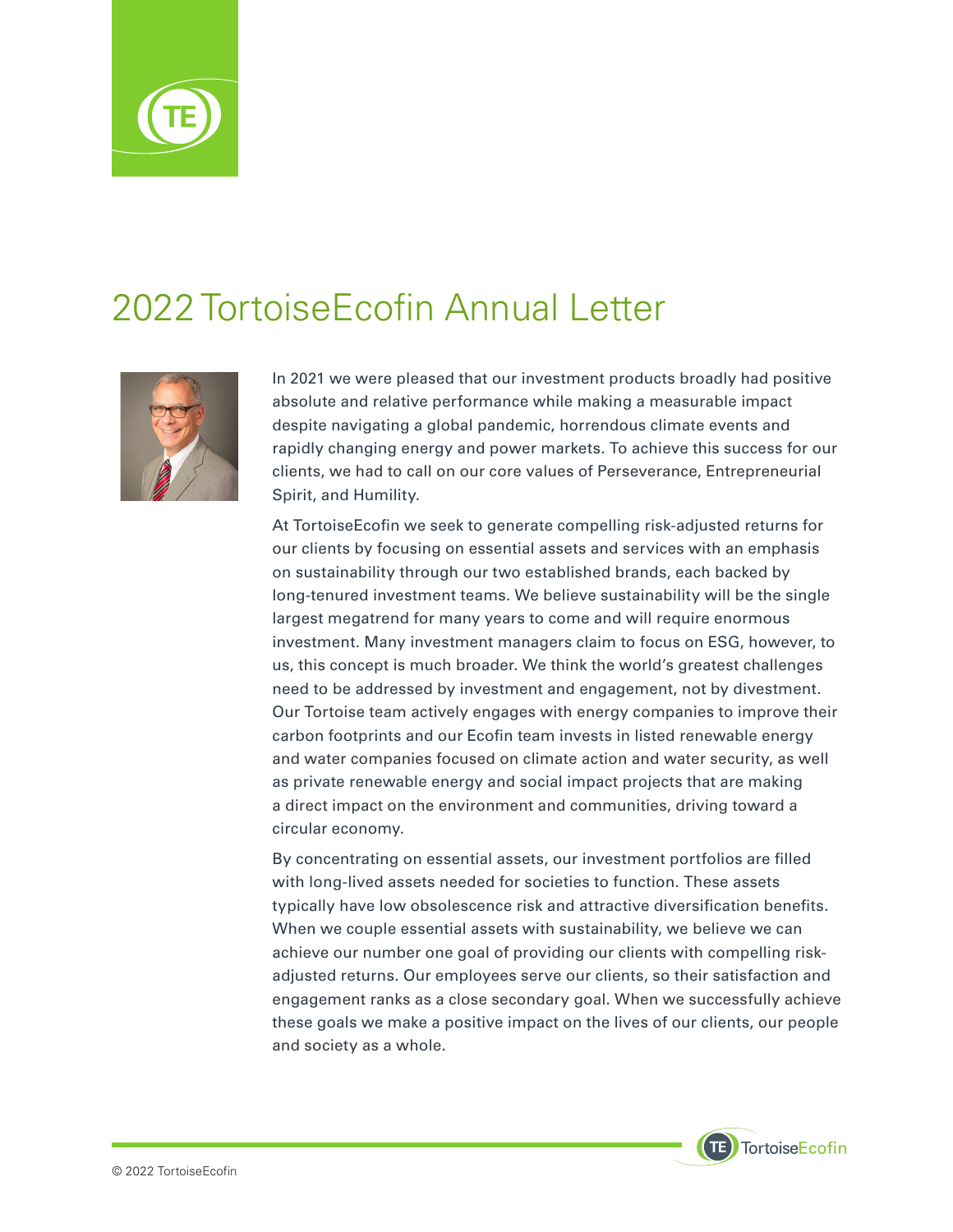## **Tortoise**

In last year's letter, we mentioned exceedingly difficult conditions and deeply negative absolute performance we were experiencing in our investment products focused on energy infrastructure. We reiterated our conviction in those companies and predicted much improved performance in 2021. Boy did our perseverance pay off! Energy was the top performing sector in 2021 and midstream energy outperformed the S&P 500 Index for the first time since 2016. We remain extremely optimistic on energy for 2022 and Wall Street remains bullish as well. Energy infrastructure should perform well in a higher inflationary environment. Further, we are seeing more global acceptance that natural gas should be included as a sustainable energy source. Finally, as the pandemic likely moves to an endemic in 2022, we anticipate a great boost for energy demand. We believe that all of these catalysts will lead to another year of strong returns for energy and power infrastructure companies.

Our publicly-traded closed-end funds had a great year performance wise, but still trade at troubling discounts to net asset value. We have implemented a variety of programs including share buybacks, moving to a managed distribution policy and increasing distributions. We also tried to merge two funds that did not win sufficient votes to pass. We maintain our conviction to the energy sector and the closed-end fund structure will continue to target narrowing the discounts to enhance shareholder value.

## **Ecofin**

In 2021 we launched a new open-end mutual fund, the Ecofin Global Energy Transition Fund, which invests in equity securities that are exposed to decarbonization and the structural growth opportunities related to the energy transition.

Additionally, we launched our third social impact private credit fund and completed the first closing. We are very excited about this credit fund that focuses on education, housing, human services and waste transition projects.

Our second special purpose acquisition corporation (SPAC) completed its business combination with Volta (NYSE: VLTA) an industry leader in commerce-centric EV charging networks. In addition, we successfully raised our third SPAC that targets businesses in the broad energy transition or sustainability arena.\*

For our listed sustainable strategies, we were pleased with relative performance, however, it was a fairly muted year as the world grapples with the pandemic and supply chain disruption. The start of 2022 has been challenging. With the world transitioning more comprehensively to address our environmental crises, including a unifying goal of 'Net Zero', we strongly believe investors will be rewarded with strong risk-adjusted returns while simultaneously making an impact with their investments for years to come.

There were also some great successes in 2021 that we are really proud of! Our Ecofin business has grown to nearly \$2 billion\*\* at the end of 2021 from roughly \$500 million at the end of 2018. We launched the Ecofin Global Renewables Infrastructure Fund in the second half of 2020 and the assets have more than quintupled through a combination of asset performance and fund flows. We are grateful for the awards we received, proud of our Net Zero commitment, excited about new client partners, and enthusiastic about the launch of Ecofin's Advisory Board. A lot to be excited about, but plenty to work to do as well.